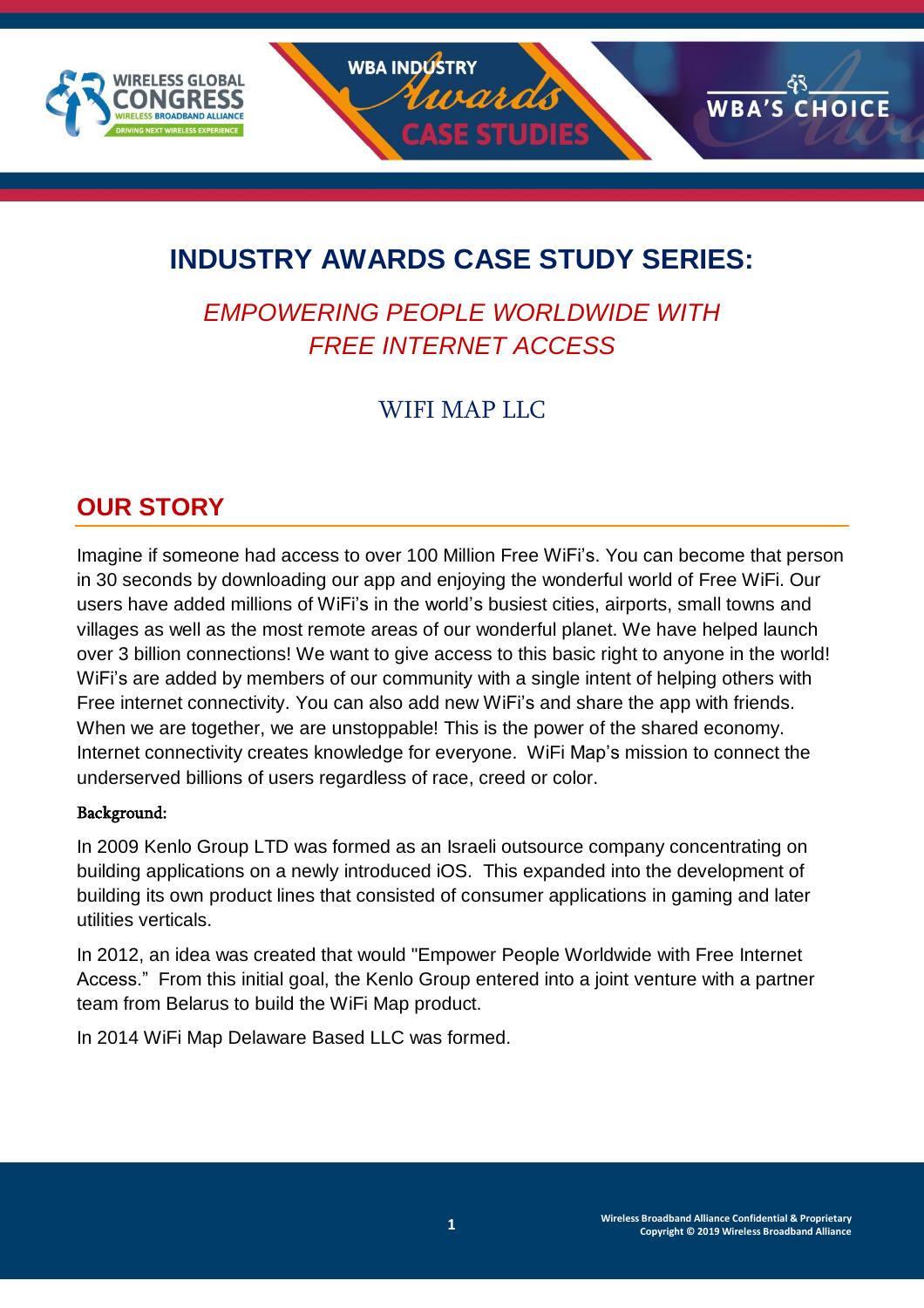

#### **Description:**

The mission of WiFi Map is to "Empower people worldwide with FREE Internet access." Connection to a quality broadband experience is now required to function in today's society. How does the underserved or financially challenged users get a quality broadband experience? WiFi Map provides the means for challenged users to truly cross the digital divide and fully participate in today's world.

Additionally, for people who are traveling, roaming costs are out of reach for most individuals. However, the need for internet access does not diminish while traveling. In fact, in many situations while traveling, the need for internet access may even be higher. Unfortunately, high cost cellular plans with low data caps present challenges to users to make sure they don't exceed their monthly allotment. Many roaming charges have left traveling users with extreme "sticker shock" bills.

#### **Learnings:**

| <b>Key Learnings</b>                                                                                                                                                                                                                                                                                                                                                                                                             | WiFi Map                                                                                                                                                                                                                                                                                                                                           |
|----------------------------------------------------------------------------------------------------------------------------------------------------------------------------------------------------------------------------------------------------------------------------------------------------------------------------------------------------------------------------------------------------------------------------------|----------------------------------------------------------------------------------------------------------------------------------------------------------------------------------------------------------------------------------------------------------------------------------------------------------------------------------------------------|
| The WiFi footprint is constantly changing.<br>People do not want to travel to a hotspot location<br>only to have a no or poor Internet experience<br>when they arrive. It's critical that the hotspot<br>location performance is known and only is<br>displayed to the user if it is understood to be a<br>good performing location. Users want to be<br>assured that they will have a quality experience<br>upon their arrival. | WiFi Map uses crowdsourced data and<br>proprietary AI to monitor performance at all<br>locations and only display to users the hotspot<br>locations of known high quality. Our millions of<br>active users provide an extensive database that<br>insures WiFi Map has one of the most accurate<br>active WiFi knowledge repositories in the world. |
| Users want to have a safe and private<br>connection while at a public hotspot.                                                                                                                                                                                                                                                                                                                                                   | Use of the WiFi Map VPN assures users of a<br>more secure WiFi session.                                                                                                                                                                                                                                                                            |
| Users need to find a hotspot location but don't<br>have an internet connection yet.                                                                                                                                                                                                                                                                                                                                              | WiFi Map includes the use of offline maps,<br>allowing users to find free quality hotspot<br>locations without an internet connection.                                                                                                                                                                                                             |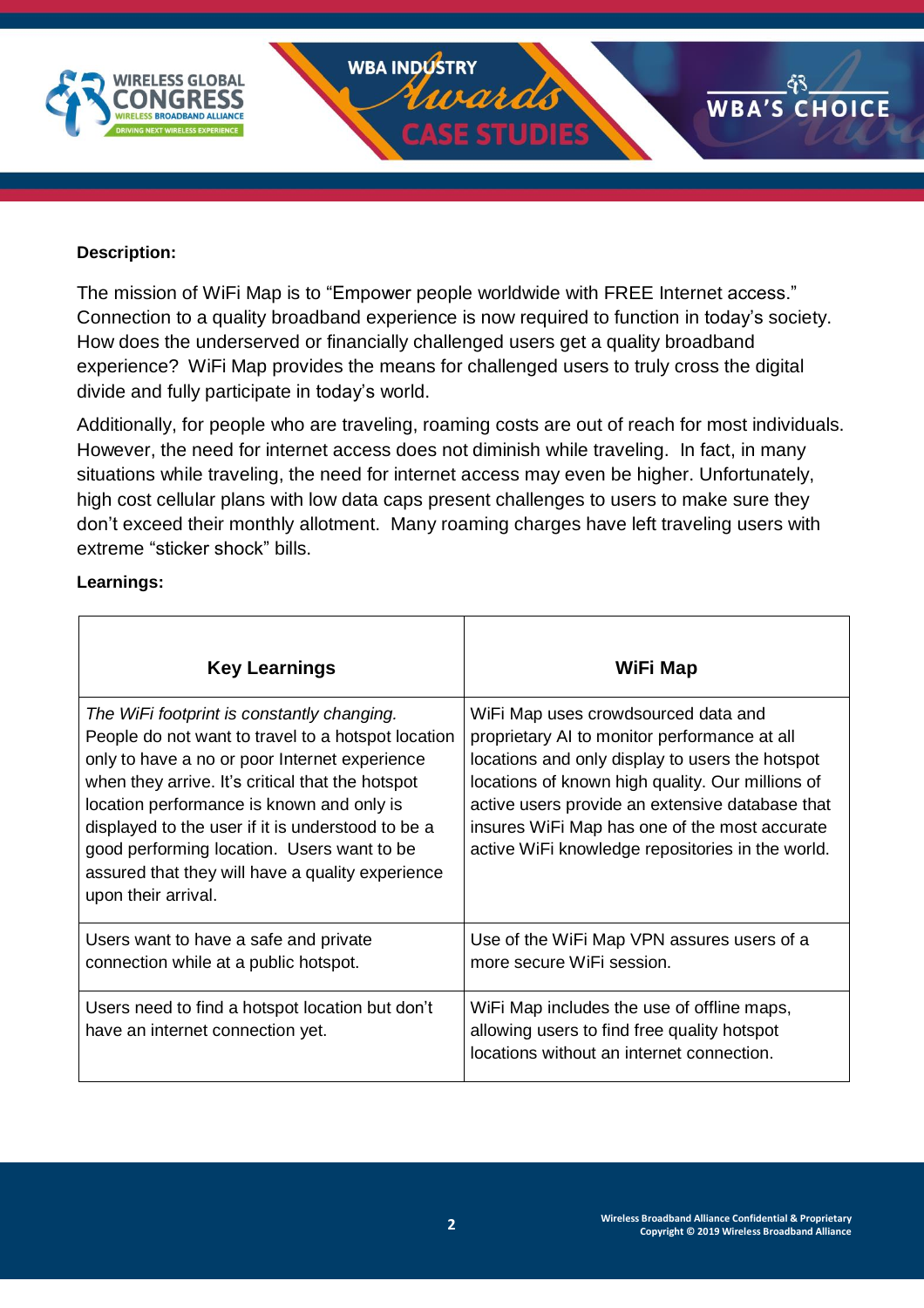



| Users want to access video and other high<br>bandwidth consuming applications without the<br>concern of getting an overage bill. | Use of free WiFi data eliminates all of these<br>concerns of affordability and allows underserved<br>users to cross the digital divide.                                                                                                                                 |
|----------------------------------------------------------------------------------------------------------------------------------|-------------------------------------------------------------------------------------------------------------------------------------------------------------------------------------------------------------------------------------------------------------------------|
| Users want to be able to get directions to the<br>hotspot location.                                                              | WiFi Map includes navigation instructions from<br>your location to the nearest free WiFi hotspot<br>location. Both map and list views are provided.                                                                                                                     |
| Users want to know about the venue they are<br>considering traveling to.                                                         | WiFi Map not only provides directional<br>information, but also includes important detailed<br>information regarding that site. Address, images,<br>and other relevant information is provided to help<br>a user decide if this is the venue they want to<br>travel to. |
| What is the performance at this hotspot?                                                                                         | WiFi Map includes a speed test to help evaluate<br>the connection.                                                                                                                                                                                                      |
| Are there hidden cameras or other WiFi<br>surveillance gear? (i.e., Airbnb)                                                      | WiFi Map includes network scanning to<br>determine if there is a rogue access point.                                                                                                                                                                                    |

# **THE SOLUTION**

Millions of people use our services on a daily basis, simply by downloading the app they can enjoy the wonderful world of Free WiFi.

### **Mapping the World's Hotspots**

Once a relatively rare novelty, WiFi hotspots have become practically ubiquitous in recent years. In fact, there are now hundreds of millions of WiFi hotspots all around the globe. That means hundreds of millions of free opportunities to connect to the web wherever you go.

Of course, that doesn't help unless you can locate the hotspots and access the WiFi passwords required to log in. The WiFi Map app solves both of these problems. You can find hotspots in your location and display them in either map or list form. The WiFi password shows for each network to provide easy access. So, how does it work?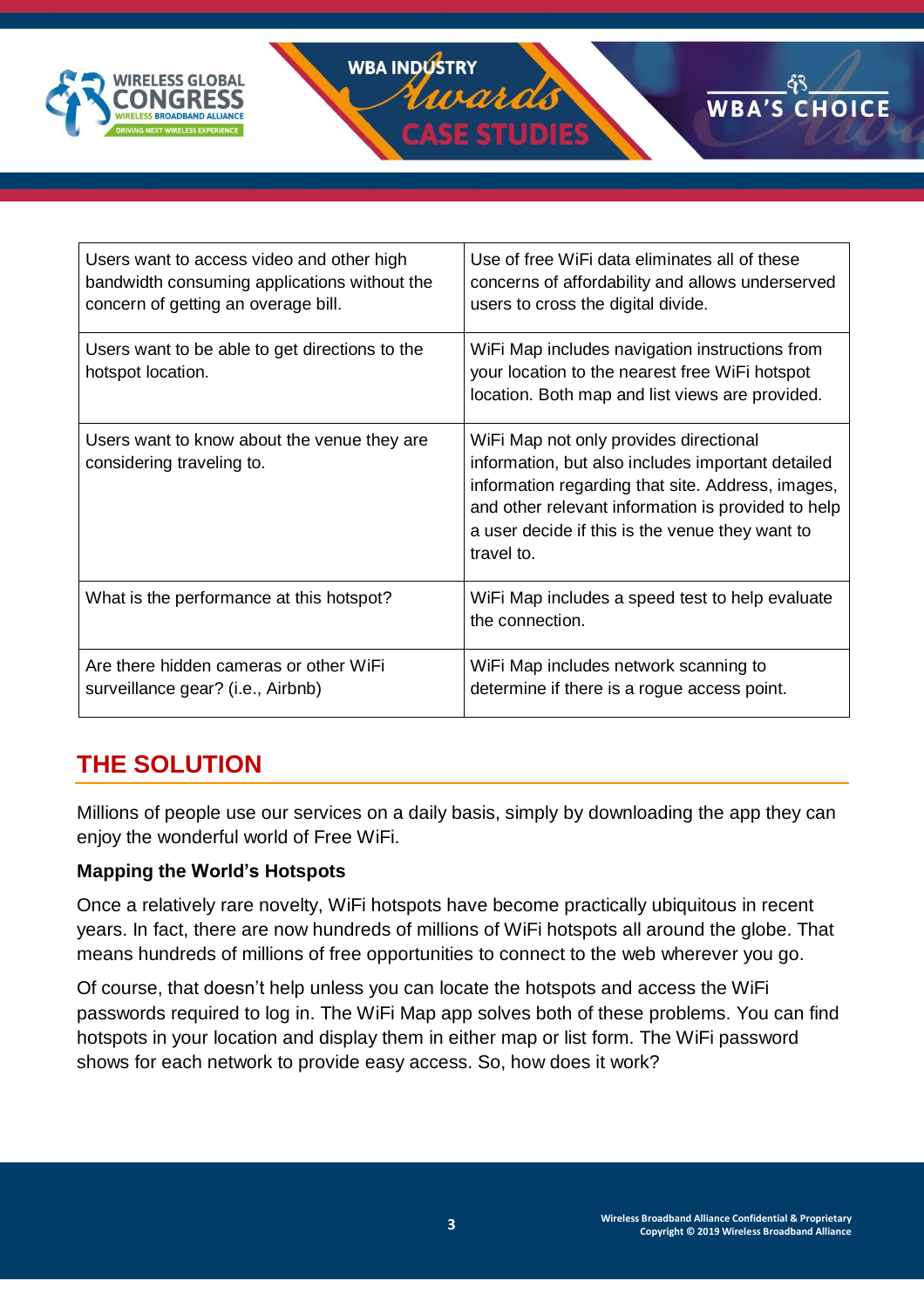

#### **Revealing WiFi Passwords**

WiFi Map is extremely easy to use. The app will ask to use your location when you first launch it. It'll then use this information to display all of the WiFi networks in your local area that have been added to the database. You can also search for a specific address to display all of the networks in that area. As an added bonus, you can even download maps and lists for particular cities so that you can access the information offline.

Once you've found a hotspot you want to use, simply select it to see more detailed information. This screen shows information like the name, address and speed of the connection. If the connection is secured by a password, the WiFi password shows as well. To ensure you find the most relevant results when you're looking for networks, click on the Filter tab and select the "Recently Connected" option. This will display networks that people have used recently, ensuring you see the most updated information.

#### **Powered by You**

One of the unique things about WiFi Map is that it doesn't rely solely on public information or a WiFi password hacker. WiFi password hackers are legally questionable and WiFi Map is strongly against any form of illegal hijacking. Instead, the app's database is composed entirely of submissions from users just like you. Anyone who is part of WiFi Map's social community can add their own WiFi password entries, expanding a network of hotspots that already includes more than 100 million connection points worldwide.

Whether you don't have data service or simply don't want to cut into your monthly cap, the millions of WiFi hotspots around the world are a fantastic resource just waiting to be used. The WiFi Map app puts the world's wireless networks right at your fingertips.

#### **Public recognition/Social media**

Many of the top media organizations have done stories on WiFi Map including; CNN, Wall Street Journal, Esquire, Forbes, GIGAOM, Insider, ynet, Popular Science, Travel Daily News, CNET, and numerous others.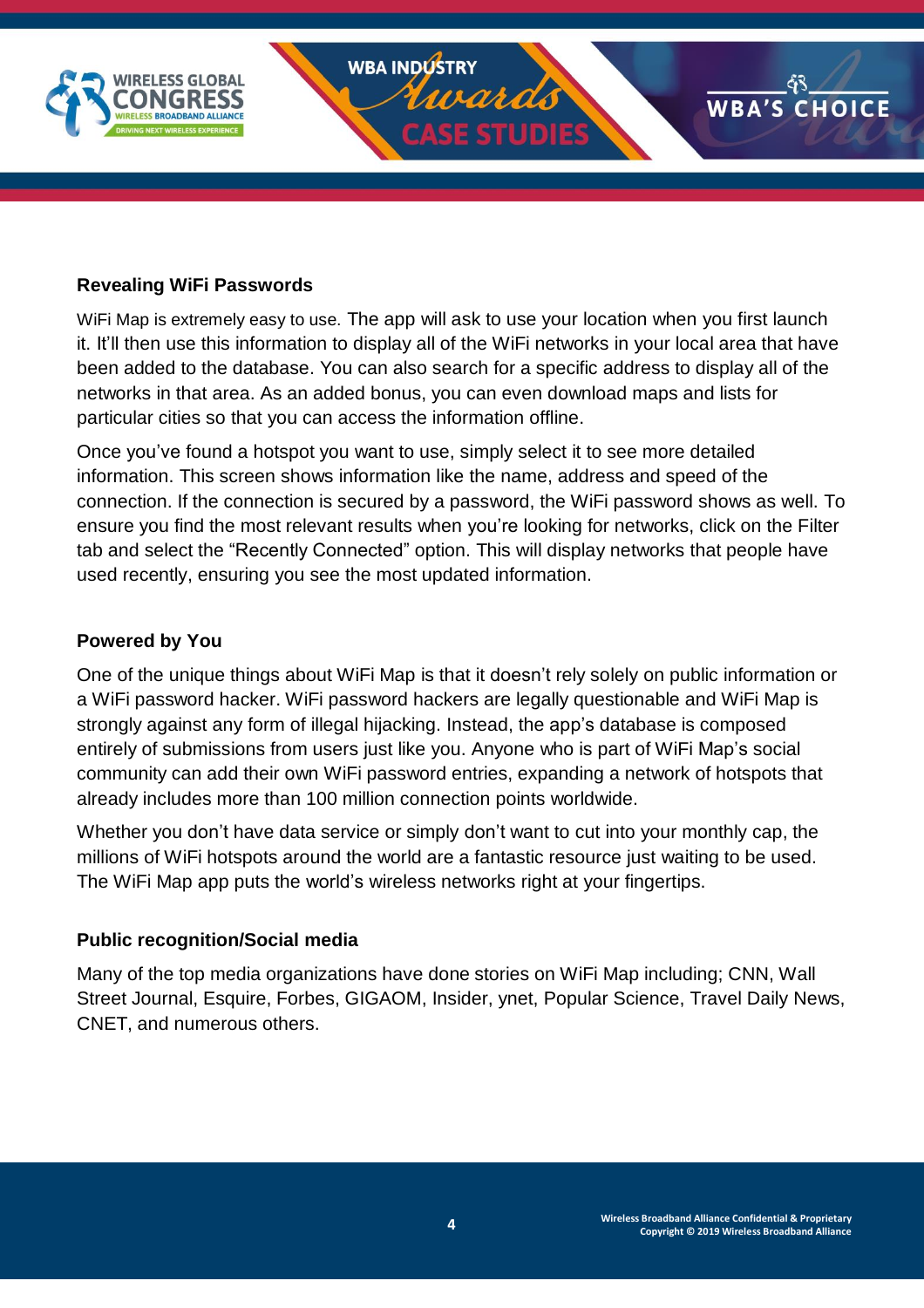

#### **Assuring a quality experience**

How can WiFi Map assure users of a quality location? Our data is crowdsourced by millions of active users and over the past 5 years we have developed proprietary AI mechanisms that ensure only quality hotspots are displayed for the user.

Intelligent algorithms constantly monitor and refresh the database. This includes;

- Scan for last seen and how many times, how frequently, by who, etc., to determine a hotspot viability.
- Created exclusive filters to insure high quality locations and eliminate poor or inactive ones.
- Continuous crowdsource speed test assures that location displayed have high throughput.
	- o Other providers rely on static/outdated information which can result in a user going to a poor location.
- Eliminate fake WiFi, old WiFi credentials, etc.

WiFi Map has listings in over 200 countries and has been downloaded more than 100M times. We have established over 3 BILLION connections to Free WiFi and that number is growing. Additionally, over 600K+ reviews with a 4.3 rating on Google Play. People love us, use us, and contribute to our community on a daily basis.

### **PARTNERSHIPS – SDK**

#### **WiFi Map SDK Opportunities**

- Many applications developers want their customers to use WiFi while using their application. WiFi Map can take their application functionality plus quality aware database and package that into an SDK. This gives application developers an easy way to display via a tab or window the nearest quality WiFi locations, thus helping their customers get connected to the internet for free.
- Software application developers that are interested in learning how their applications are performing can easily embed the WiFi Map SDK into their application. WiFi Map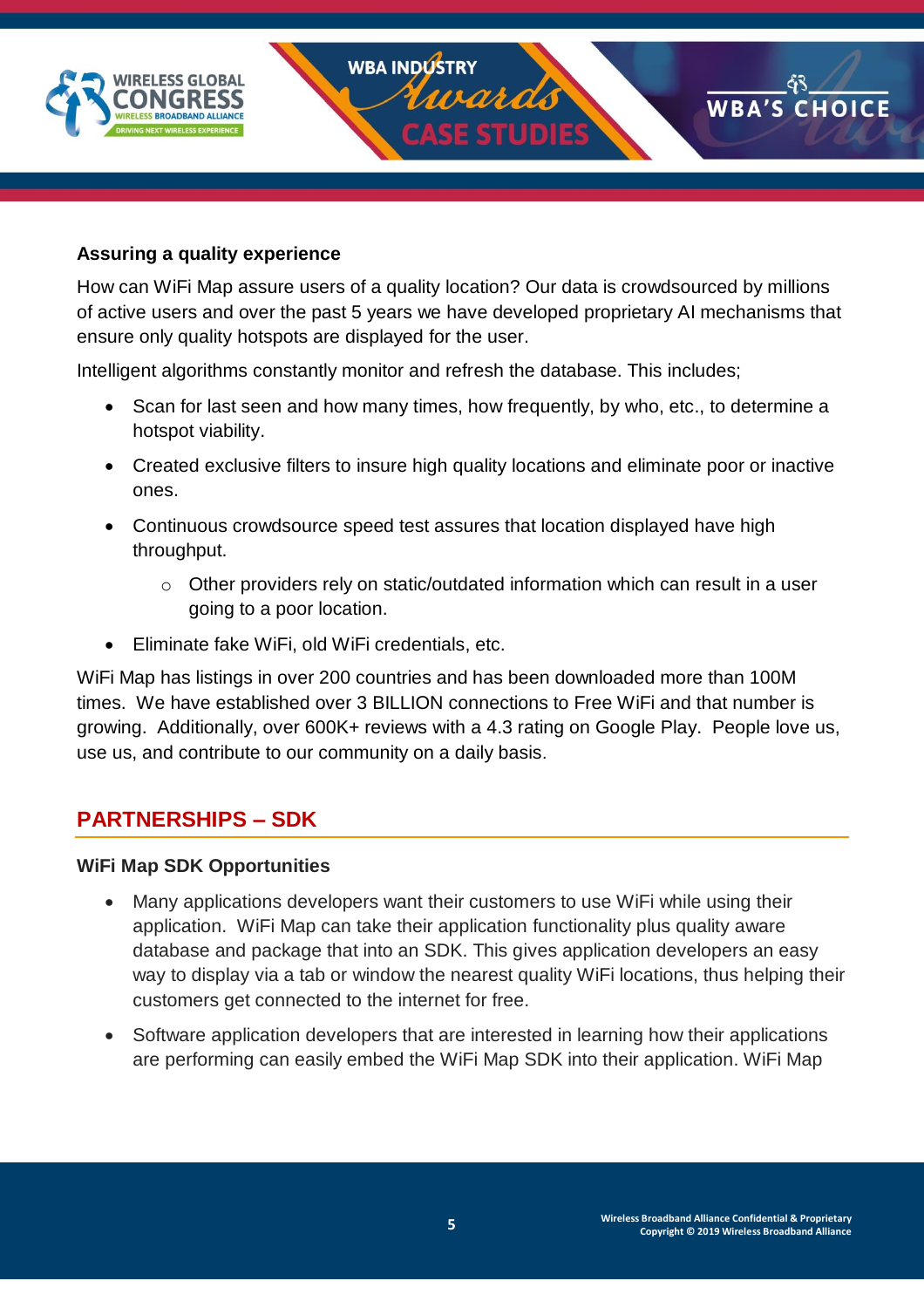

can provide a rich dashboard of performance data for companies to better understand what the customer experience really looks like.

## **PARTNERSHIPS – WIFI MAP DATA**

# **WIFI MAP DATA OPPORTUNITIES**

- Travel and Hospitality Organizations
	- o WiFi Map data can be of high value to large travel organizations (i.e. Kayak, Expedia, etc.), hotel chains (Marriott, Hyatt), air travel organizations (Costco Travel, travel agent organizations, car rental, etc.). WiFi Map can provide their business or vacationing customers with navigational information to free quality WiFi locations. This saves their clients expensive roaming costs.
- WiFi Phone Providers
	- o WiFi Phone network providers maximize their customer value the more their users are on WiFi versus cellular. The more a subscriber uses WiFi, the less data will need to be purchased from an MVNO. Making it easy for their subscribers to find free WiFi is a benefit to both their customer as well as themselves.

## **NETWORK PROVIDERS & CITY OFFICALS**

#### **Network Providers**

Network providers can also benefit from the rich performance data as provided by the WiFi Map SDK. Most network monitoring operating systems report performance as seen by the access point. WiFi Map measurements are all taking from the device which is exactly aligned with the actual customer experience. The network provider can now truly understand the real customers experience as measured from the palm of the customers hand.

Also, a networking provider may be paying a roaming partner a high wholesale price for the use of their roaming network. However, they're not really receiving any information on how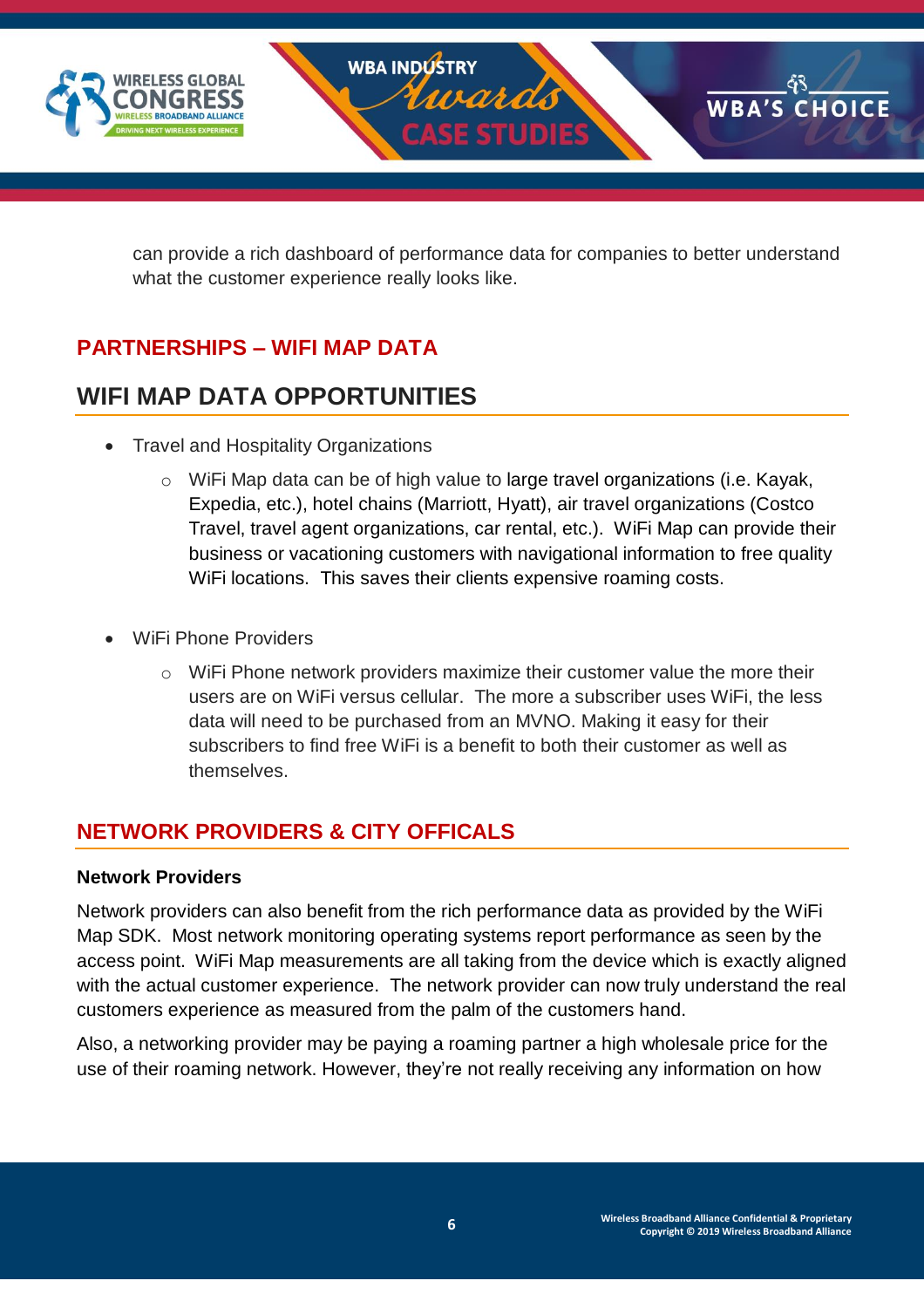

good the customer experience was for the users while roaming. A poor roaming experience could cause a subscriber to churn to a different provider. WiFi Map's SDK measures the customer experience and can provide visibility to the home network provider on how good (or bad) was the experience. This information would allow roaming managers to have more data intensive discussions with the host partner regarding their customer experience.

### **City Officials**

City officials can also benefit in multiple ways by leveraging data from WiFi Map.

- How can a city improve the daily life of its residents? For example, to reduce traffic congestion, having information on mobile traffic movements, public transportation bottlenecks, areas where mobile data usage is high, etc., are all examples of the data required to help improve traffic conditions. Use of WiFi Map data can provide the required visibility to city leaders to help solve these problems. Also, are there locations the city should invest in to provide more public WiFi? Where are the best locations to help constituents gain internet access?
- Many municipalities are deploying "Smart City" initiatives. All these initiatives revolve around getting better information regarding their municipality. WiFi Map can provide the required information needed to determine the right course of action regarding their "Smart City" initiatives.
- Most city officials want to promote the use of free WiFi in their jurisdiction. This helps the underserved and provides support for people trying to cross the digital divide. By having all of the WiFi hotspot locations in a central database, city dwellers can have one place for navigational directions to free WiFi quality locations.
	- Having all this in one application allows city officials to direct constituents to a "Yelp" type service that can be of benefit to all.

### **Enterprise**

Enterprises can leverage the data provided by WiFi Map to:

• Retailers in dense shopping locations or malls can recognize usage patterns, locations, time of day, etc., to help them best plan a retail strategy to maximize their selling effectiveness.